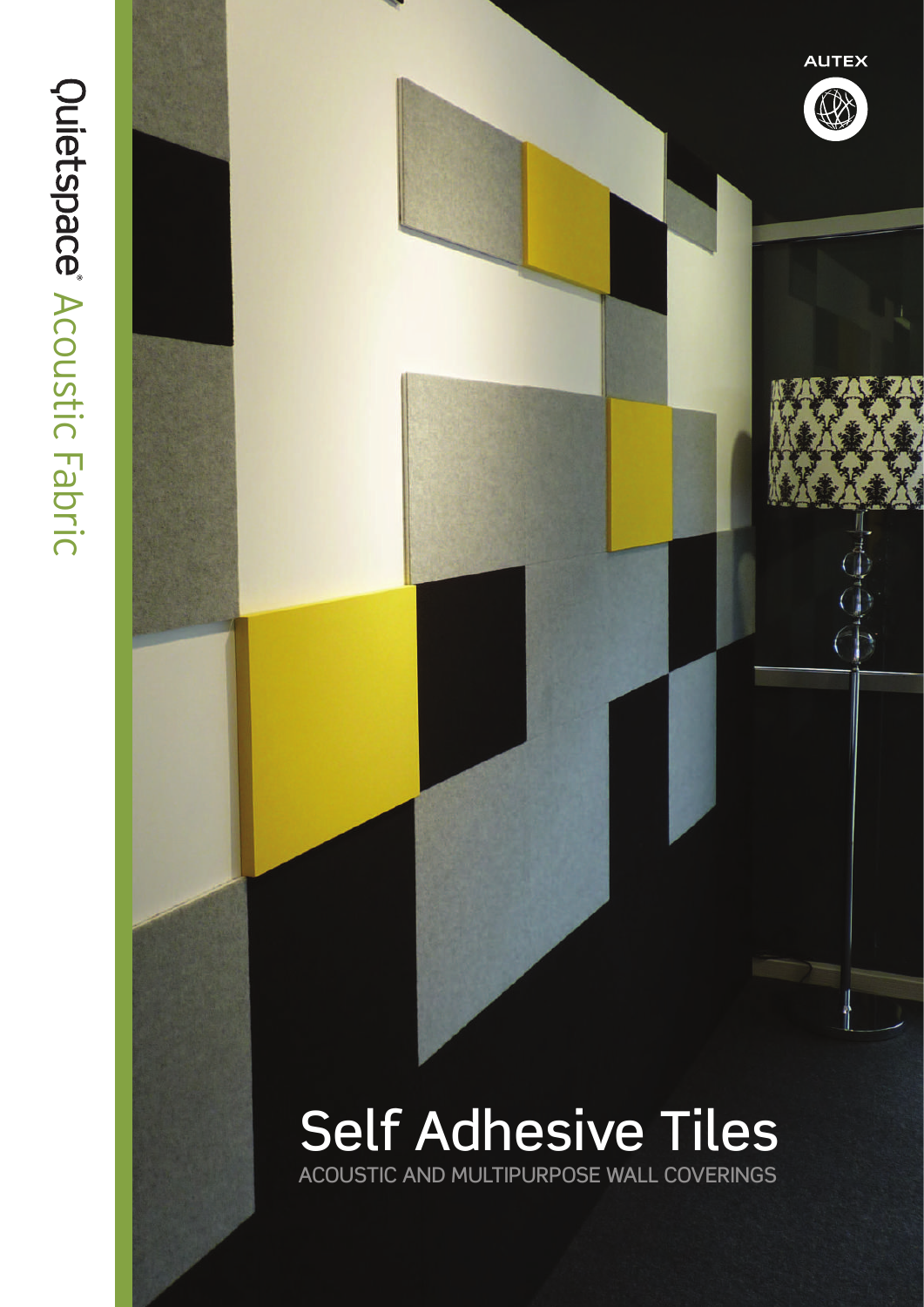## Complete design freedom with Self Adhesive Tiles

The innovative Quietspace® Acoustic Fabric Self Adhesive Tiles provide a fashionable and practical solution whether you're wanting a pin-board or full room acoustic control. Self Adhesive Tiles have all the features and benefits of Quietspace® plus the added "easy DIY use" of a selfadhesive backing.

### Multiple uses suited for a diverse range of environments

Self Adhesive Tiles combine Vertiface® fabric with a 10-12mm polyester backing to create a multi-use wall covering with exceptional acoustic properties. Entire walls can be covered with Self Adhesive Tiles and are designed to reduce and manage reverberated (echo) noise. With easy installation options, Self Adhesive Tiles are the ideal choice for the education sector, commercial interiors, offices, theatres, libraries, retail shops, restaurants, cafes and residential applications including kid's bedrooms - anywhere you need a surface that can reduce noise and / or act as a notice board.



### Reliable features and enduring benefits

Self Adhesive Tiles are made from 100% polyester fibre, which means they are safe, non-toxic and highly resistant to fading. Self Adhesive Tiles are also resistant to stains and moisture, which means they won't rot or break down, providing years of good looks and service.

#### Easy to install

Self Adhesive Tiles have a self-adhesive backing - just peel and stick! Each pack comes complete with easy to follow instructions.

### SUITABLE APPLICATIONS:

Classrooms Libraries Lecture theatres Entranceways and corridors Music rooms Showrooms Retail fit outs **Offices** Boardrooms Motor homes Kids bedrooms Home theatres Restaurants, bars and cafes



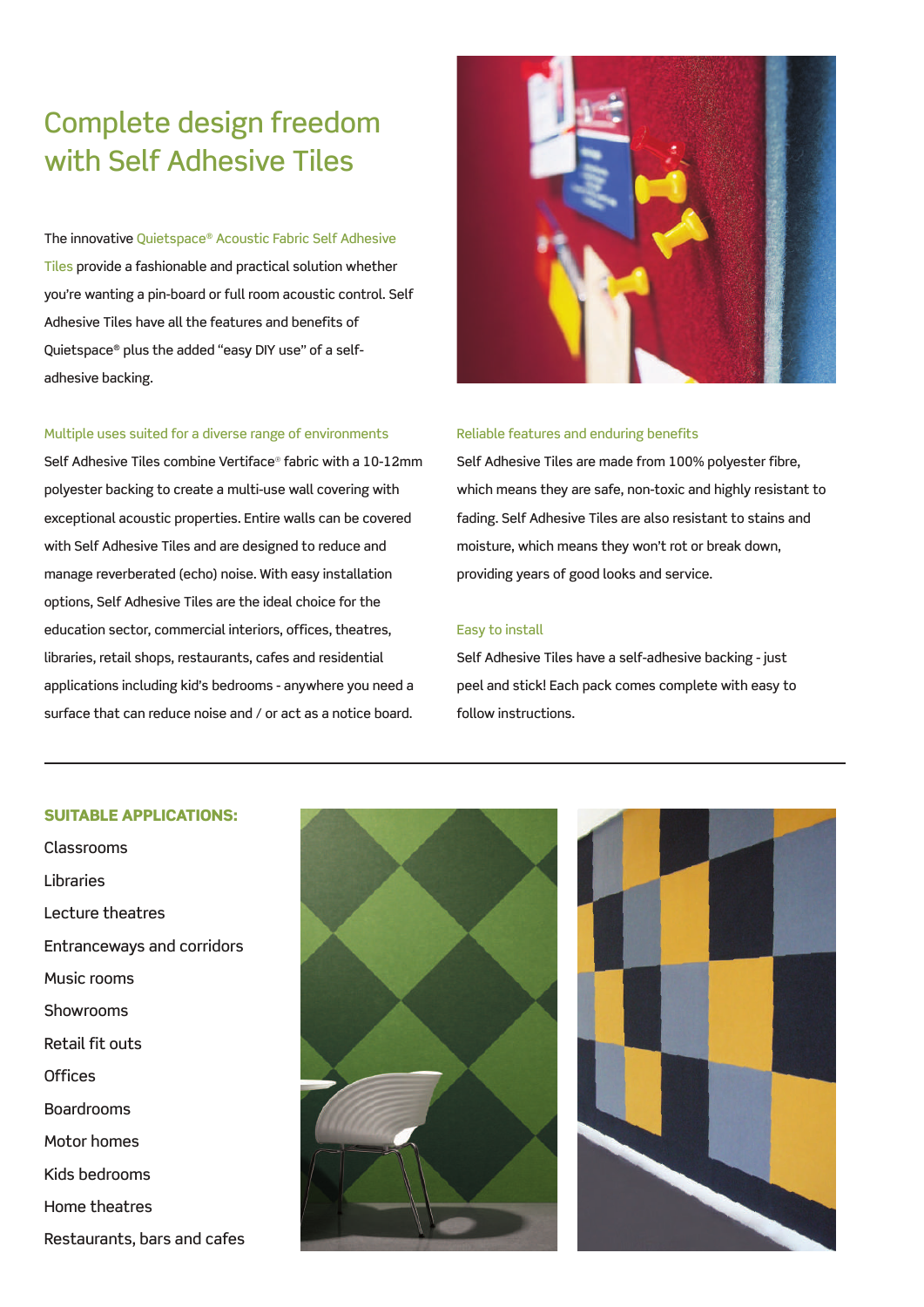## Self Adhesive Tile Colour Range

### Colour choice and complete design freedom

Self Adhesive Tiles come in an extensive range of contemporary colours, offering complete design freedom to complement any decor. Create a subtle checkerboard effect by choosing just one colour and laying them in alternating directions, or mix and match colours to create almost limitless design potential.













Avocado Aubergine









Sanz Stately





#### STOCK COLOURS

Other colours are available subject to minimum order quantities. Please refer to the complete range of Vertiface® colours.